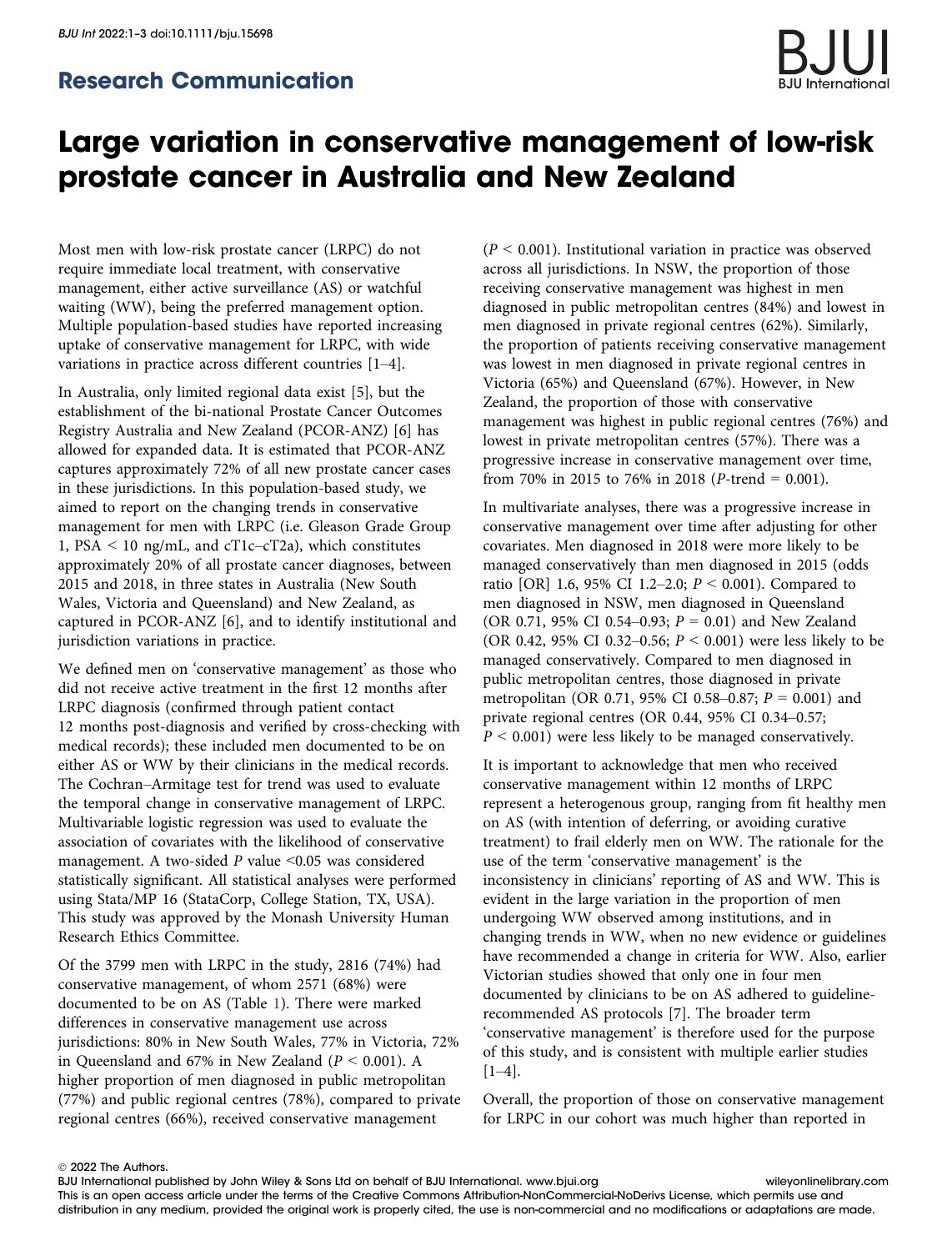|                                            | <b>Conservative</b><br>management<br>2816 (74%) | <b>Active</b><br>surveillance<br>2571 (68%) | <b>Watchful</b><br>waiting<br>245 (6%) | <b>Active</b><br>treatment<br>983 (26%) | <b>Multivariate</b><br>analyses<br>OR (95% CI) | P value |
|--------------------------------------------|-------------------------------------------------|---------------------------------------------|----------------------------------------|-----------------------------------------|------------------------------------------------|---------|
| Age at LRPC diagnosis, Mean (SD), years    | 64.0(7.7)                                       | 63.6(7.4)                                   | 68.2(9.0)                              | 62.0(7.2)                               | $1.05(1.04-1.06)$                              | < 0.001 |
| Age category, n (%)                        |                                                 |                                             |                                        |                                         |                                                |         |
| $<$ 55 years                               | 333(67)                                         | 314(63)                                     | 19(4)                                  | 165(33)                                 |                                                |         |
| 55-59 years                                | 510 (70)                                        | 483 (66)                                    | 27(4)                                  | 219(30)                                 |                                                |         |
| $60-64$ years                              | 653 (74)                                        | 611 (69)                                    | 42(5)                                  | 235(26)                                 |                                                |         |
| $65-69$ years                              | 764 (76)                                        | 713 (71)                                    | 51(5)                                  | 243 (24)                                |                                                |         |
| 70-74 years                                | 350(77)                                         | 309(68)                                     | 41 (9)                                 | 102(23)                                 |                                                |         |
| $\geq$ 75 years                            | 206 (92)                                        | 141(63)                                     | 65 (29)                                | 19(8)                                   |                                                |         |
| PSA at LRPC diagnosis, Median (IQR), ng/mL | $5.2(3.9-6.7)$                                  | $5.2(3.9-6.7)$                              | $5.0(2.9 - 7.0)$                       | $5.3(4.2-6.7)$                          | $0.92(0.88 - 0.95)$                            | < 0.001 |
| Clinical category, n (%)                   |                                                 |                                             |                                        |                                         |                                                |         |
| c <sub>T</sub> 1                           | 2597 (76)                                       | 2369 (69)                                   | 228(7)                                 | 814(24)                                 | Reference                                      |         |
| cT2a                                       | 219(56)                                         | 202 (52)                                    | 17(4)                                  | 169(44)                                 | $0.39(0.31 - 0.49)$                            | < 0.001 |
| Jurisdiction/State, n (%)                  |                                                 |                                             |                                        |                                         |                                                |         |
| <b>NSW</b>                                 | 457 (80)                                        | 423 (74)                                    | 34(6)                                  | 113(20)                                 | Reference                                      |         |
| <b>VIC</b>                                 | 1126(77)                                        | 1018(70)                                    | 108(7)                                 | 337 (23)                                | $0.94(0.74 - 1.21)$                            | 0.6     |
| QLD                                        | 714 (72)                                        | 636 (64)                                    | 78(8)                                  | 275 (28)                                | $0.71(0.54 - 0.93)$                            | 0.01    |
| <b>NZ</b>                                  | 519(67)                                         | 494 (64)                                    | 25(3)                                  | 258 (33)                                | $0.42(0.32 - 0.56)$                            | < 0.001 |
| Institutions where LRPC diagnosed, n (%)   |                                                 |                                             |                                        |                                         |                                                |         |
| Public metropolitan                        | 694 (77)                                        | 629 (70)                                    | 65(7)                                  | 209 (23)                                | Reference                                      |         |
| Private metropolitan                       | 1377 (74)                                       | 1264 (68)                                   | 113(6)                                 | 474 (26)                                | $0.71(0.58 - 0.87)$                            | 0.001   |
| Public regional                            | 357 (78)                                        | 319(70)                                     | 38(8)                                  | 100(22)                                 | $1.03(0.78 - 1.37)$                            | 0.8     |
| Private regional                           | 388 (66)                                        | 359(61)                                     | 29(5)                                  | 200(34)                                 | $0.44(0.34 - 0.57)$                            | < 0.001 |
| Year of LRPC diagnosis, n (%)              |                                                 |                                             |                                        |                                         |                                                |         |
| 2015                                       | 490 (70)                                        | 429 (61)                                    | 61(9)                                  | 213(30)                                 | Reference                                      |         |
| 2016                                       | 602 (72)                                        | 543 (65)                                    | 59(7)                                  | 238 (28)                                | $1.09(0.87-1.37)$                              | 0.5     |
| 2017                                       | 882 (77)                                        | 810(71)                                     | 72(6)                                  | 260(23)                                 | $1.64(1.31-2.05)$                              | < 0.001 |
| 2018                                       | 842 (76)                                        | 789 (71)                                    | 53(5)                                  | 272 (24)                                | $1.55(1.23-1.96)$                              | < 0.001 |

Table 1 Characteristics of men with low-risk prostate cancer who had conservative management (i.e. no active treatment within 12 months of diagnosis, including active surveillance and watchful waiting) and multivariate analyses of factors associated with conservative management.

LRPC, low-risk prostate cancer; NSW, New South Wales; NZ, New Zealand; QLD, Queensland; VIC, Victoria.

the US Surveillance Epidemiology and End Results (SEER) study, and even when patterns of practice in the same year were considered, those on conservative management for LRPC constituted only 42% of men in the US SEER 'Prostate with Watchful Waiting Database' in 2015 [3], compared to 70% in our cohort. The proportion of those receiving conservative management in a Swedish population-based study was more similar to that in our cohort [4], which is probably attributable to similarities between the Australian and New Zealand healthcare systems and Sweden, compared to the United States. Another consideration is that the SEER database was restricted to men aged >65 years and above, whereas PCOR-ANZ captured men of all age groups. In contrast, in the UK National Prostate Cancer Audit, the proportion of 5588 men with LRPC diagnosed during 2014– 2017 who were managed conservatively was much higher, at 95%, and when classified using the Cambridge Prognostic Group (CPG) system, 89% of 10 963 men in CPG Group 1 were managed conservatively [8]; this represents the highest reported population-based use of conservative management for LRPC in the literature.

We observed marked variations in practice among the jurisdictions in our cohort, the reason for which is probably multifactorial and driven by a combination of patient and

clinician factors. Across the three Australian jurisdictions, conservative management was consistently the lowest in men diagnosed in private regional centres. However, it is reassuring to observe an increasing trend in uptake of conservative management in private regional centres over time. It is also important to acknowledge that 'public/private' and 'metropolitan/regional' is a broad classification for institutions in our study, and it has been shown in earlier studies in Victoria that there is significant heterogeneity and variations in practice between institutions that were classified as public/private and metropolitan/regional [5].

The lower proportion of patients on conservative management in private settings raises several hypotheses. A higher proportion of active treatment in private settings may reflect lower comorbidities in men diagnosed in private institutions; this is also reflected in the lower proportion of men diagnosed in private institutions being put on WW as compared to AS. It may also be a result of a financial incentive for clinicians to offer these men curative treatment (surgery or radiotherapy). This trend could also be driven by patient preference, whereby men who have private insurance may be more interested, or willing to pursue active treatment.

Findings from this study have highlighted opportunities for future efforts to identify factors driving practice variation.